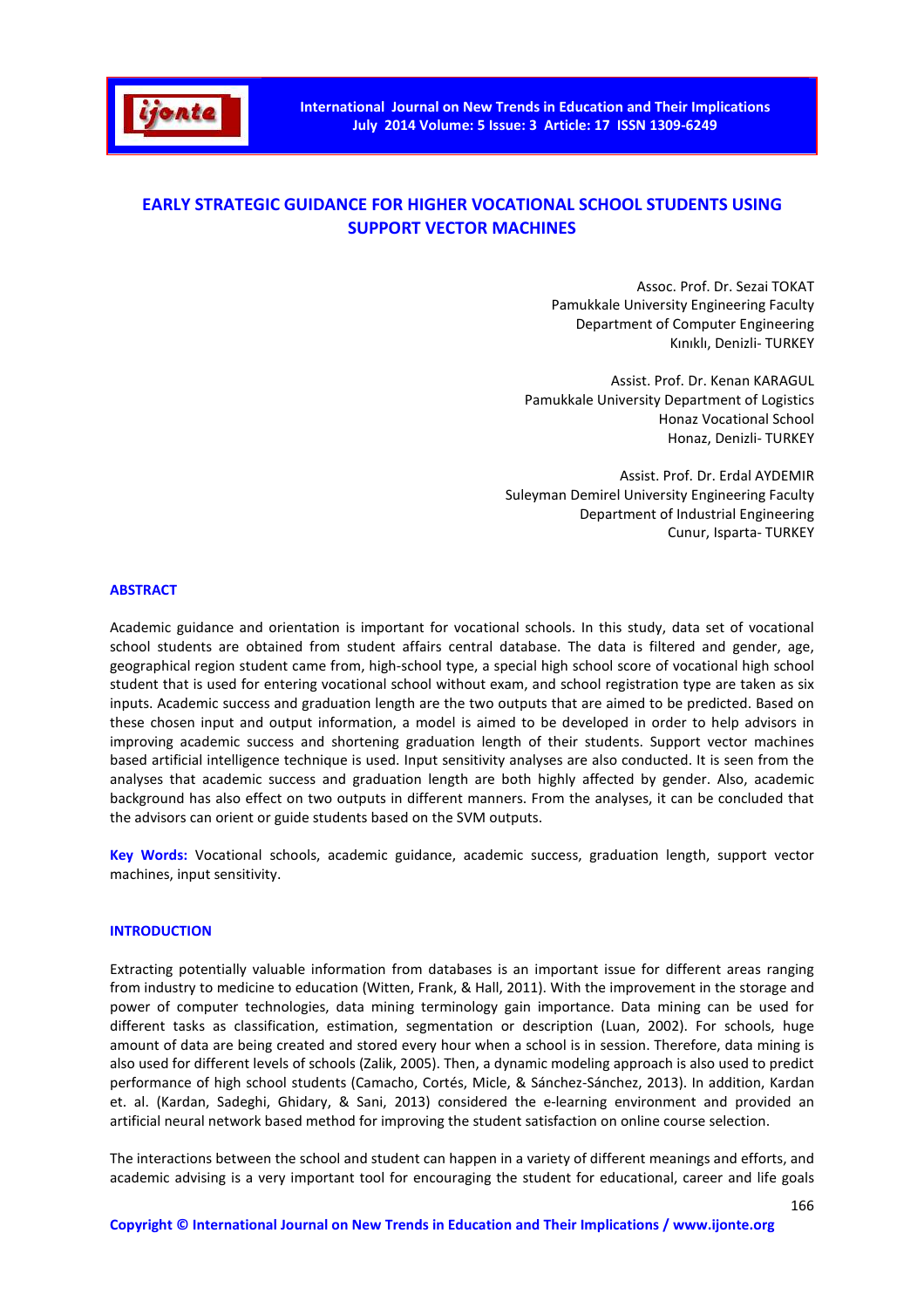

(Young-Jones, Burt, Dixon, & Hawthorne, 2013). Vocational schools, on the other hand, have significant differences from engineering or other faculty students from different perspectives as student profile, education goals and course contents. Therefore, studies on vocational studies dissociate from other higher education areas. Vocational schools must consider the labor needs of the community they are living in, challenge to respond market demands and prepare students for vocational roles. In the rapidly developing information age, changing job profiles and need for multi-skilled personnel are increasing the importance of the quality of the education for vocational school students.

According to a commentary on assessment of vocational competence in higher education, we had some ways to determine these competences which concludes multiple interpretations. Firstly, as a broad way, it includes knowledge, attitudes, skills, social and motivational aspects and work-related contents. Secondly, as a small way, it can be seen in a cognitive way to refer to result of an individual learning (Gijbels, 2011). About comparing the students' perceived and actual competence in higher vocational education, a questionnaire based research was realized over 169 students (Baartman & Ruijs, 2011). Then a study which provided in a higher vocational education, the critical factors are influenced to examine the quality of assessment for purpose, comparability and fairness as strong points. Addition to this, the weak points are presented as reproducibility of decisions and development of self-regulated learning. At finally, the critical factors are represented the translation of competences into these daily lessons and the involvement of the work field (Baartman, Gulikers, & Dijkstra, 2013). A meta-analysis for determining specific strategies on self-regulated learning factors in increasing academic performance which are variables of cognitive, meta-cognitive and managerial strategies, motivational aspects, knowledge, characteristics, instrumental measures and subjects (Donker, Boer, Kostons, Ewijk, & Werf, 2014).

In most universities, students choose their courses and other activities with the help of an advisor. The advisors must guide to the students in a right way. For vocational student, the need and importance of advisor system is much more important. The class and racial differences, family problems, lower income, less motivation make it also difficult. Thus, early prediction of academic performance of students is important for advisors.

Vocational schools bring together school and workplace learning, which is an effective method for preparing young people for jobs and smoothing initial transitions into the labor market (OECD, 2011). In a vocational school the advisor must have a pedagogical skill and specific competence to help a student. However, in underdeveloped countries and some developing countries having a large young population, the amount of students in a school is too much to deeply analyze all the students. Therefore, it is straightforward method to use data mining and artificial intelligence techniques to first separate risky and non-risk students and give much more time to risky ones.

Admission to vocational schools has some differences in all countries. For instance, in Turkey, students who graduate from technical and vocational high schools may choose to enroll in an associate degree program as a continuation of the program they had completed, or a similar one, found in their own Professional and Technical Education District (PTED) without entering the central exam using their PTED score. This is known as the open admission and the student may enroll in a vocational school associate programs out of their region. Open admission placements are made by the Turkish Student Selection and Placement Center (SSPC) automation system. Also, students who graduate from other high schools can enter vocational high schools with SSPC central exam.

In this study, academic success and graduation length of newly coming vocational school students are predicted using artificial intelligence techniques. Support vector machines (SVM) are used and the advisors can orient or guide students based on the SVM outputs.

# **MODEL**

Neural networks work best when the nature of the data is nonlinear. Running neural networks may take a very long time due to back-propagation. Most neural networks rely on the process for the hidden layer to perform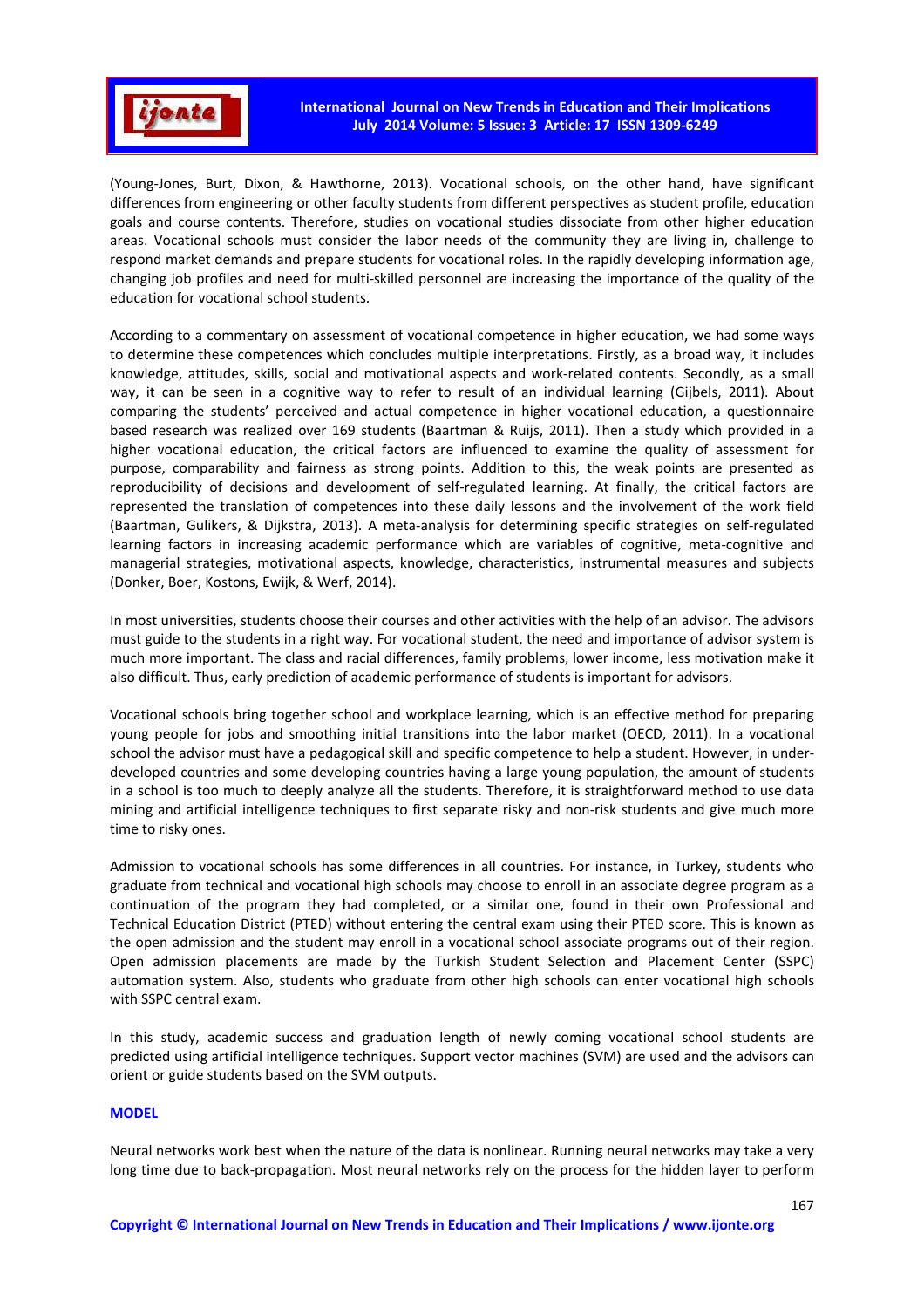

the summation and constantly adjust the weights until it reaches an optimal threshold, which then produces the outcome for a record (Garson, 2008). Main solution method of this study is Support Vector Machines (SVMs) which are first proposed by the idea of mapping the non-linear input vectors to a higher dimensional feature space that is designed as a linear decision surface (Cortes & Vapnik, 1995). The special characteristics of the decision surface create a high level of machine learning ability, and ability to use high dimensional data (Ben-Hur & Weston, 2010). SVMs have effective usage in both classification and regression problems.

In this study, there are two output variables to be predicted which are the grade point average (GPA) (in terms of four-point system) and graduation length (in terms of day). They are predicted separately by using two different multi-input single-output SVM structures. For these, the same six input variables are used that are gender (M/F), age (days), geographical region, high-school type, PTED score, and school registration type. The values and definitions of these inputs and outputs are given in Table 1.

The data set is composed of 1138 students' information taken from Student Affairs Database of a large-scale vocational school with population of about 3500 students, 32 full-time and 21 part-time lecturers. In this study, students graduated between years 2002-2006 are considered.

# **METHOD**

Firstly, considering a set of training data  $\{({\bf t}_1,y_1),....,({\bf t}_{Nr},y_{Nr})\}$  , where each  ${\bf t}_i\subset\Re^n$  denotes the input space of the sample and has a corresponding target value  $y_i \subset \Re$  for *i*=1,...,  $N_t$  where  $N_t$  corresponds to the size of the training data for in solution approach that is support vector regression (Campbell & Ying, 2011).

| Input            | <b>Variable Name</b>     | <b>Type</b>                      | <b>Definition</b>                                                                                                                                                                             |
|------------------|--------------------------|----------------------------------|-----------------------------------------------------------------------------------------------------------------------------------------------------------------------------------------------|
| Code             |                          |                                  |                                                                                                                                                                                               |
| inp1             | Gender                   | 1,2                              | Male, Female                                                                                                                                                                                  |
| inp <sub>2</sub> | Age                      | Days                             |                                                                                                                                                                                               |
| inp3             | Geographical region      | 1, 2, 3, 4, 5, 6,<br>7, 8, 9     | Mediterranean, East Anatolia, Agean,<br>Southeast Anatolia, Central Anatolia, Black<br>Sea, Marmara, Cyprus, Others                                                                           |
| inp4             | High-school type         | 1, 2, 3, 4, 5, 6,<br>7, 8, 9, 10 | General, Open, Multi-program, Teacher<br>training, Religious vocational, Trade<br>vocational, Industrial vocational, Girls'<br>vocational, Hotel management and Tourism<br>vocational, Others |
| inp <sub>5</sub> | PTED score               | Real valued                      |                                                                                                                                                                                               |
| inp6             | School registration type | $-1, +1$                         | Open admission, placement by examination                                                                                                                                                      |
| Output           | <b>Variable Name</b>     | Type                             | <b>Definition</b>                                                                                                                                                                             |
| SVM-I            | <b>GPA</b>               | Four-point                       | [0,4]                                                                                                                                                                                         |
| output           |                          | system                           |                                                                                                                                                                                               |
| SVM-II           | Graduation length        | Days                             |                                                                                                                                                                                               |
| output           |                          |                                  |                                                                                                                                                                                               |

Table 1: Model Parameters

# **EPSILON-SVR ALGORITHM**

The idea of regression problem is to determine a function that can approximate future values accurately. The generic SVR estimating function takes the form:

$$
\hat{y}(\mathbf{t}_i) = \mathbf{w}^T \Phi(\mathbf{t}_i) + b \tag{1}
$$

**Copyright © International Journal on New Trends in Education and Their Implications / www.ijonte.org**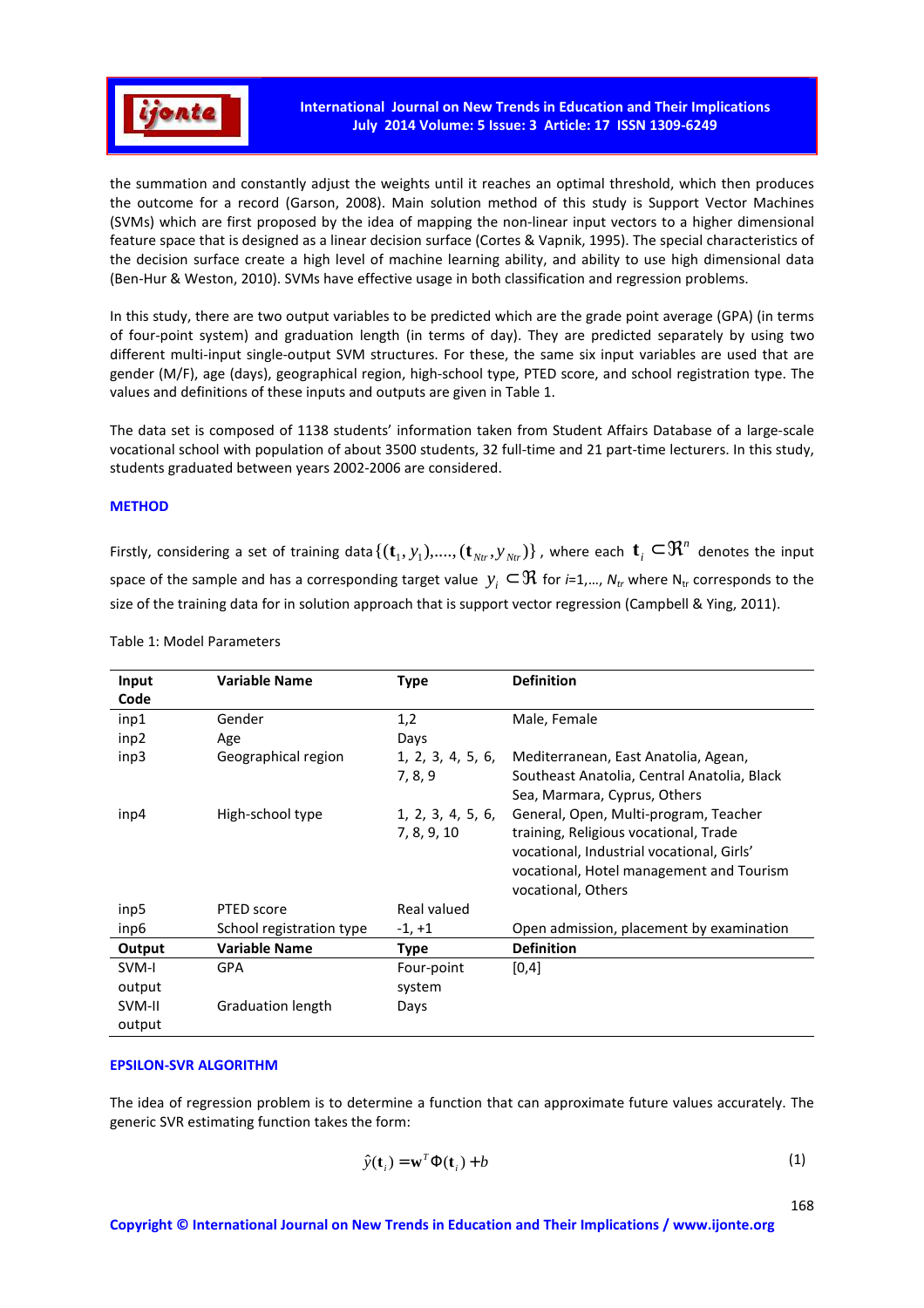

where  $\mathbf{w}^T=[w_1\;\;\cdots\;\;w_m]\in\mathfrak{R}^m$  and  $b\in\mathfrak{R}$  are the coefficients of the regression curve and  $\Phi$  is a non-linear transformation function from *n*-dimensional input space  $\mathfrak{R}^n$  to an *m*-dimensional feature space *F* where *n* < *m*. The epsilon-SVR algorithm finds the values of **w** and *b* by minimizing the optimization problem given as

$$
\min_{\mathbf{w}, b, \xi, \xi^*} \frac{1}{2} \mathbf{w}^T \mathbf{w} + C \sum_{i=1}^{N_{tr}} \left( \xi_i + \xi_i^* \right)
$$
\n
$$
s.t. \quad y(\mathbf{t}_i) - \hat{y}(\mathbf{t}_i) \le \varepsilon + \xi_i, \quad i = 1, 2, ..., N_{tr}
$$
\n
$$
\hat{y}(\mathbf{t}_i) - y(\mathbf{t}_i) \le \varepsilon + \xi_i^*, \quad i = 1, 2, ..., N_{tr}
$$
\n
$$
\xi, \xi_i^* \ge 0 \quad i = 1, 2, ..., N_{tr}
$$
\n(2)

where  $w^T w$  is the structural risk and represents the model complexity,  $\zeta_i$  and  $\zeta_i^*$  are slack variables used to measure errors outside the  $\mathcal E$ -tube (Campbell & Ying, 2011). Thus, the primary formulation is translated to a dual one which is a quadratic programming problem. From the solution of this QP problem, by using the Kernel trick, the regression model as

$$
\hat{y}(t) = \sum_{i=1}^{N_{tr}} \alpha_i K(\mathbf{t}_i, \mathbf{t}) + b \tag{3}
$$

Where  $\alpha$ <sub>i</sub> are regression parameters obtained from the solution of the QP problem (Campbell & Ying, 2011) (Schölkopf & Smola, 2002).

# **INPUT SENSITIVITY ANALYSIS**

The SVM model using input sensitivity analysis can be both configured as a more effective model and purified from input data set that has low or no effect on classification or regression performance. Also, for newly developed models, reduced computational burden, less data in the input data set and ease of update is obtained. Input sensitivity analysis gives us the importance of each input on the output. Thus, In order to achieve this, the partial derivative of output with respect to each input is needed. Let us remember that the input-output relationship of the SVR model is

$$
\hat{y}(\mathbf{x}) = \sum_{j=1}^{N_{SV}} \alpha_j K(\mathbf{t}, \mathbf{t}_j)
$$
\n(4)

where  $\mathbf{t}_j$ 's are the support vectors,  $\mathbf{t} \in \Re^n$  is *n*-dimensional input vector and  $K(\mathbf{t},\mathbf{t}_j)$  is a Gaussian kernel function given by

$$
K(\mathbf{t}, \mathbf{t}_{j}) = e^{-\frac{\left|\mathbf{t} - \mathbf{t}_{j}\right|}{2\sigma^{2}}} = e^{-\frac{(t_{1} - t_{j1})^{2} + (t_{2} - t_{j2})^{2} + \ldots + (t_{n} - t_{jn})^{2}}{2\sigma^{2}}}
$$
(5)

Then, the input-output relationship becomes

$$
\hat{y}(\mathbf{t}) = \sum_{j=1}^{N_{SV}} \alpha_j K(t, t_j) = \sum_{j=1}^{N_{SV}} \alpha_j e^{-\frac{(t_1 - t_{j1})^2 + (t_2 - t_{j2})^2 + \dots + (t_n - t_m)^2}{2\sigma^2}}
$$
(6)

Now, the partial derivatives can be written as

$$
\frac{\partial \hat{y}(\mathbf{t})}{\partial \mathbf{t}_{k}} = \frac{\frac{\partial \sum_{j=1}^{N_{SV}} \alpha_{j} e^{-\frac{(t_{1} - t_{j1})^{2} + (t_{2} - t_{j2})^{2} + \ldots + (t_{n} - t_{jn})^{2}}}{2\sigma^{2}}}{\partial \mathbf{t}_{k}}
$$
(7)

The derivative in Equation (7) can be calculated as

**Copyright © International Journal on New Trends in Education and Their Implications / www.ijonte.org**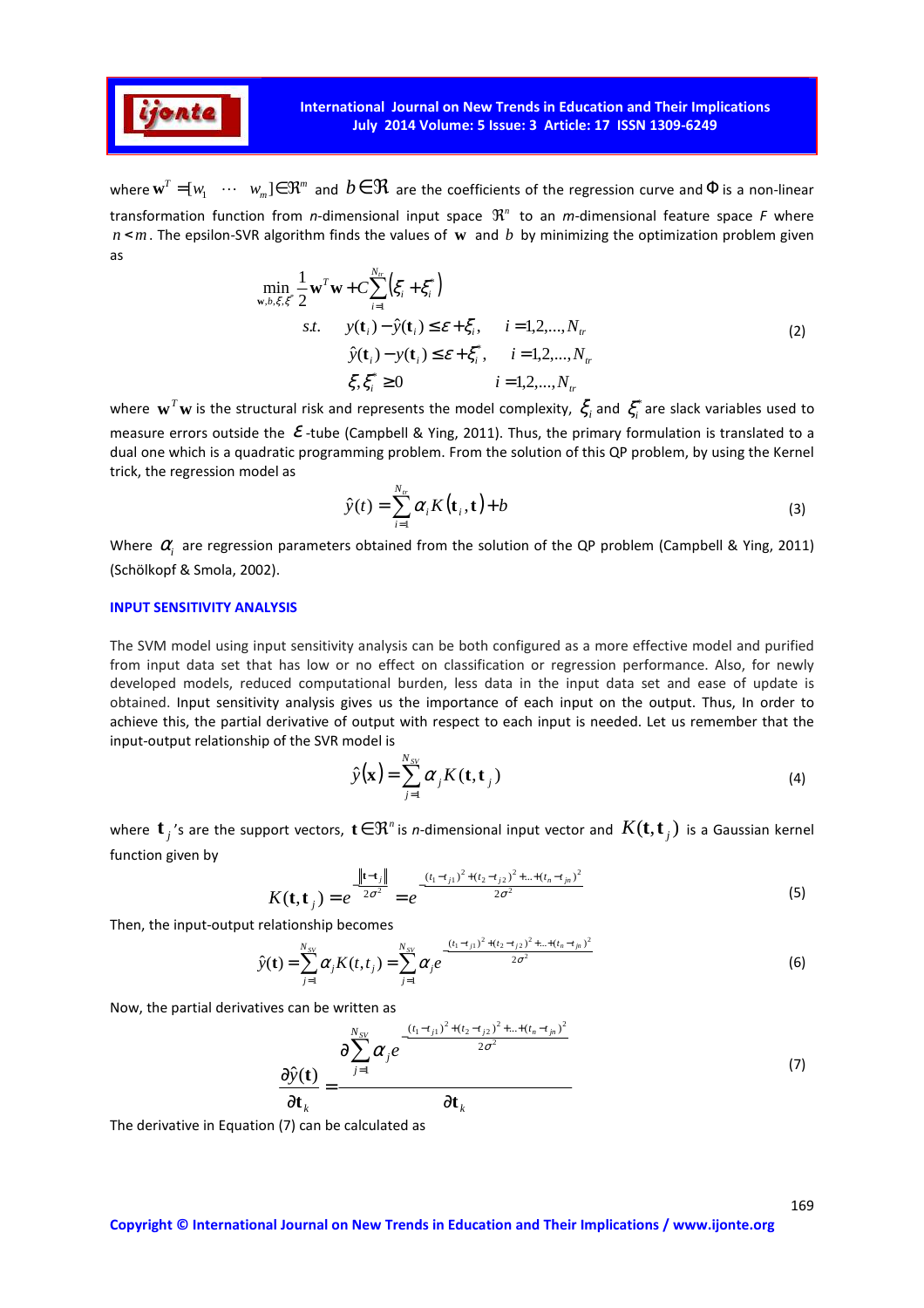



For a SVR model obtained by the data set  $\{\mathbf{t}_i; y_i\}_{i=1}^{i=N_{tr}}$  $\{\mathbf t_i; y_i\}_{i=1}^{i=N_{tr}}$  , it is possible to build a sensitivity vector for the  $k^{\text{th}}$  input as

$$
\mathbf{s}_{k} = \begin{bmatrix} \frac{\partial \hat{y}(\mathbf{t}_{1})}{\partial \mathbf{t}_{k}} & \frac{\partial \hat{y}(\mathbf{t}_{2})}{\partial \mathbf{t}_{k}} & \dots & \frac{\partial \hat{y}(\mathbf{t}_{N})}{\partial \mathbf{t}_{k}} \end{bmatrix}
$$
(9)

Thus, the norm  $\|\mathbf{s}_k\|$  of the sensitivity vector can be regarded as a numerical measure that indicates the sensitivity of the output to the  $k^{\text{th}}$  input for the SVR model obtained by the data set  $\{{\bf t}_i; y_i\}_{i=1}^{i=N}$  ${\{\mathbf t}_i; y_i\}_{i=1}^{i=N}$ . For large sensitivity of the output to the  $k^{\text{th}}$  input, we obtain relatively large  $\|\mathbf{s}_k\|$  values and vice versa. For (9),  $\|\mathbf{s}_k\|=0$ means no sensitivity to the k<sup>th</sup> input. Thus, no matter how much the k<sup>th</sup> input is changed the output is not affected. It is possible to determine the relative sensitivities of the inputs by comparing the sensitivity vectors regarding to all inputs. Moreover, some inputs having very small sensitivities can be discarded from the data set and then the SVR model can be re-obtained with the new data set.

#### **RESULTS**

In order to determine the SVM model parameters, the data set is randomly divided into two parts as training and test set both of which have 569 elements. All input and output data are normalized between [-1;+1] by using the normalization method as follows:

$$
x_N = \frac{2(x - x_{min})}{(x_{max} - x_{min})} - 1
$$
\n(10)

where x is the variable to be normalized,  $x_{min}$ ,  $x_{max}$  are the minimum and maximum values of x in the data set, respectively,  $x_N$  is the normalized output. The error parameters used in the analysis of models are given in Table 2 where  $N$  is the number of observations,  $R$ <sub>*i*</sub> is the real data and  $F$ <sub>*i*</sub> is the forecasting data.

| Symbol      | <b>Calculation</b>        | <b>Definition</b>      |
|-------------|---------------------------|------------------------|
| MAE         | $\mathbf{r}$<br>v<br>$i=$ | Mean Absolute Error    |
| <b>RMSE</b> | $\sqrt{N}$<br>$i=1$       | Root Mean Square Error |

Table 2: Metrics used for the error analyses

#### **Case -1: Academic Success with GPA**

The first analyses are performed on predicting academic success with GPA. The regularization (penalty) parameter (C) is selected as a large constant 10.000. The kernel function is Gaussian, kernel parameter σ is 1.60 and e-tube parameter ε is 0.55 are obtained by grid search in order to minimize the RMSE of the training data. Then RMSE for test data is also calculated as given in Table 3 and the results are given as Figure 1 for the given parameters number of SVs are determined as 73.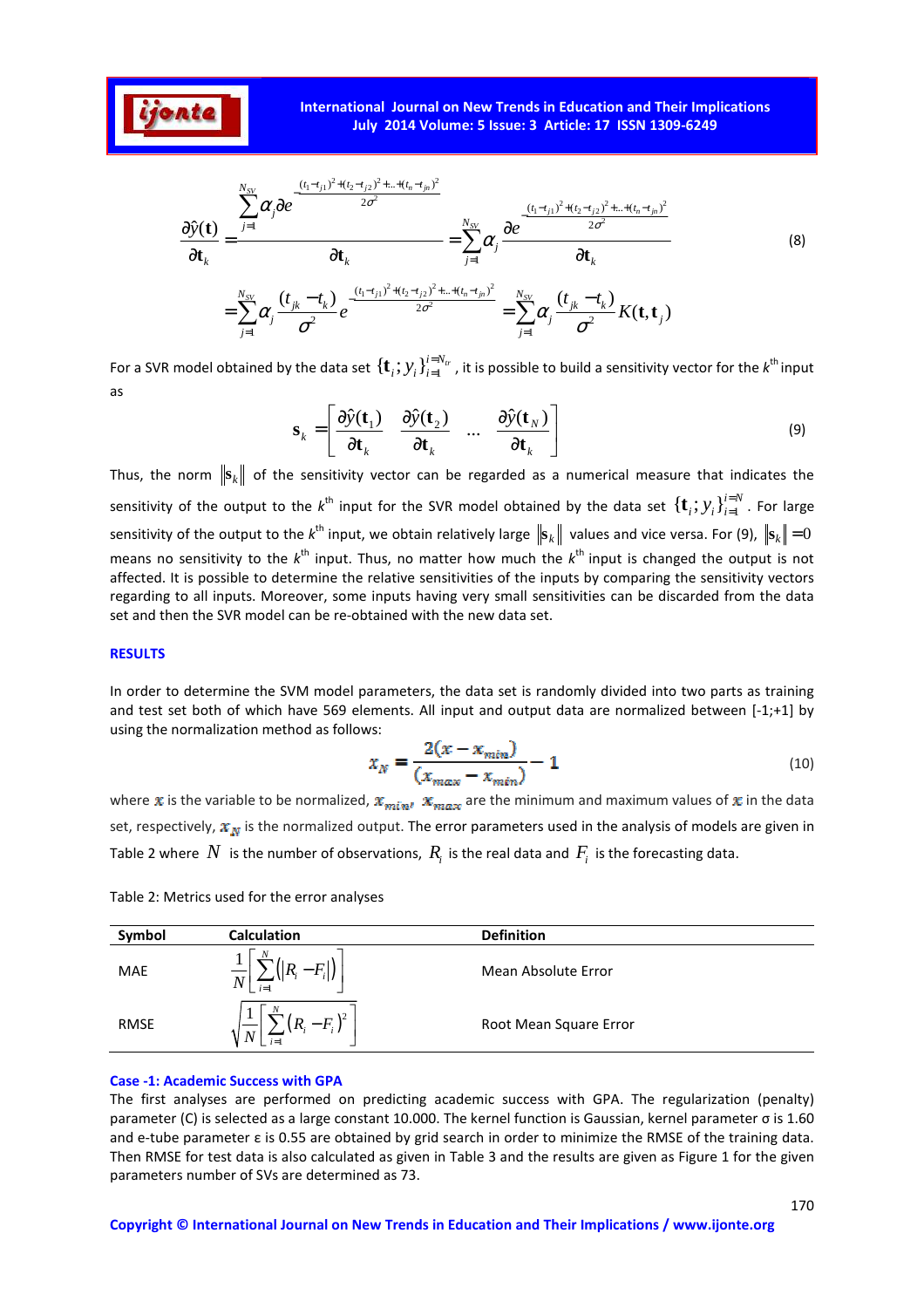

| <b>Training</b> |             |            | <b>Test</b> |          |
|-----------------|-------------|------------|-------------|----------|
| <b>MAE</b>      | <b>RMSE</b> | <b>MAE</b> | <b>RMSE</b> | # of SVs |
| 0.2274          | 0.2676      | 0.2341     | 0.2929      | 73       |

Table 3: Results of Determining of the Kernel Parameters for Case 1

After SVM model is obtained for data prediction, input sensitivity analyses are made. The Pareto analyses of inputs are given in Figure 1(a). As can be seen, the inputs from more sensitive to less are ordered as gender (inp1), PTED score (inp5), high school type (inp4), school registration type (inp6), geographical region (inp3), and age (inp2). Normalized error and support vectors are given in Figure 1(b). Real and predicted data with SVs are given in Figure 1(c).

In order to see the effect of each input on the academic success, the inputs are removed one by one starting from the less sensitive. To avoid the effect of training and test data selection on the analyses, Leave-One-Out Cross-validation is applied. The results are given in Table 4. As can be seen, best training and test performances with less number of support vectors are obtained by using Model #2 in which inp3 and inp2 are removed. When Model #2 is investigated, it is seen that gender, PTED score, high school type and school registration type are taken as input. According to the statistical analysis, it was also concluded that geographical region has no effect on academic success (Basturk et al, 2012). On the other hand gender, high school type, school registration type and PTED score have effect on it. Therefore, it can be concluded that the input sensitivity analysis in Table 4 coincide well with the statistical analysis.



Figure 1: (a) sensitivity analysis Pareto graph, (b) normalized error and support vectors, (c) real and predicted data with SVs for Case 1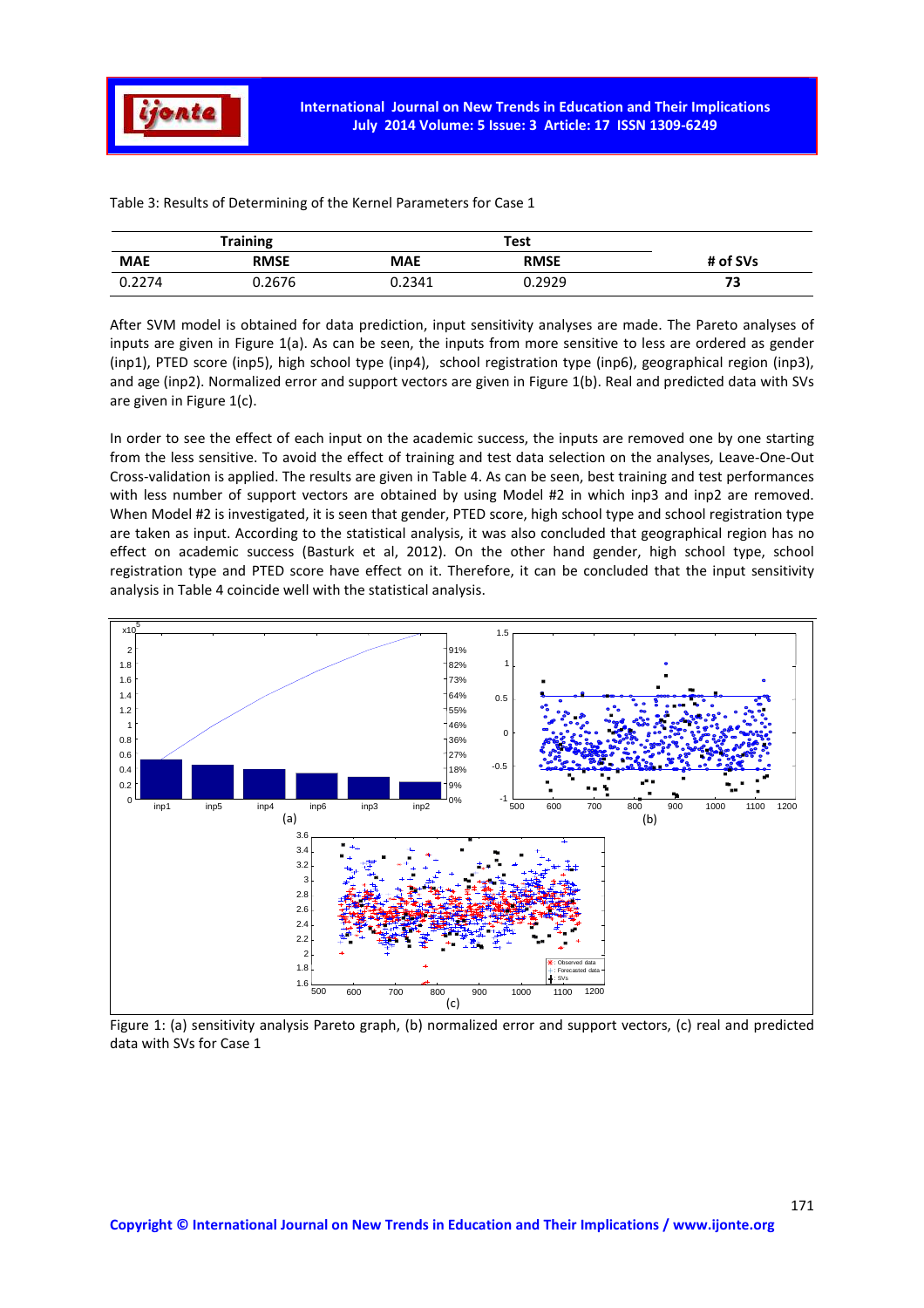

| <b>Model</b> |                                   | <b>Training</b> |             | Test       |             | # of       |
|--------------|-----------------------------------|-----------------|-------------|------------|-------------|------------|
| No           | <b>Inputs</b>                     | <b>MAE</b>      | <b>RMSE</b> | <b>MAE</b> | <b>RMSE</b> | <b>SVs</b> |
| 0            | inp1 inp5, inp4, inp6, inp3, inp2 | 0.2314          | 0.2698      | 0.2433     | 0.2982      | 110        |
| 1            | $inp1$ inp5, inp4, inp6, inp3     | 0.2237          | 0.2646      | 0.2304     | 0.2797      | 90         |
| 2            | inp1,inp5, inp4, inp6             | 0.2178          | 0.2595      | 0.2202     | 0.2653      | 74         |
| 3            | inp1, inp5, inp4                  | 0.2211          | 0.2639      | 0.2237     | 0.2702      | 76         |
| 4            | inp1, inp5                        | 0.2243          | 0.2687      | 0.2253     | 0.2706      | 81         |
| 5            | inp1                              | 0.2481          | 0.2964      | 0.2486     | 0.2974      | 124        |

# Table 4: LOO Cross-Validation Analyses for Case 1

# **Case -2: Graduation Length**

The second analyses are performed on predicting with Graduation Length. The regularization (penalty) parameter (C) is also selected as a large constant 10.000. The kernel function is Gaussian, kernel parameter σ is 9.5411 and e-tube parameter ε is 0.1005 are obtained by using *Big Bang-Big Crunch optimization method* in order to minimize the RMSE of the training data. Then RMSE for test data is also calculated as given in Table 5 and the results are given as Figure 2 for the given parameters number of SVs are determined as 357.

Table 5: Results of Determining the Kernel Parameters for Case 2

| <b>Training</b> |             | <b>Test</b> |             |          |
|-----------------|-------------|-------------|-------------|----------|
| <b>MAE</b>      | <b>RMSE</b> | <b>MAE</b>  | <b>RMSE</b> | # of SVs |
| 149.35          | 208.99      | 124.78      | 201.58      | 357      |

The same input sensitivity analysis conducted in Figure 1 and Table 4 for academic success is also obtained for graduation length in Figure 2 and Table 5. Unlike academic success analysis, the inputs from more sensitive to less are ordered as school registration type (inp6), gender (inp1), high-school type (inp4), geographical region (inp3), PTED score (inp5) and age (inp2). And Model 0 is chosen in which all inputs are used. Distinct from Case 1, number of support vectors is very near the number of training samples which means that the SVM model has higher level of complexity and higher over-fitting to the training data.

Table 6: LOO Cross-Validation Analyses for Case 2

| Model        |                                    | <b>Training</b> |             | <b>Test</b> |             | # of       |
|--------------|------------------------------------|-----------------|-------------|-------------|-------------|------------|
| No           | <b>Inputs</b>                      | <b>MAE</b>      | <b>RMSE</b> | <b>MAE</b>  | <b>RMSE</b> | <b>SVs</b> |
| 0            | inp6, inp1, inp4, inp3, inp5, inp2 | 137.88          | 200.88      | 142.94      | 207.99      | 650        |
| $\mathbf{1}$ | inp6, inp1, inp4, inp3, inp5       | 145.54          | 212.78      | 148.49      | 216.07      | 656        |
| $\mathbf{2}$ | inp6, inp1, inp4, inp3             | 162.28          | 236.24      | 165.03      | 239.11      | 754        |
| 3            | inp6, inp1, inp4                   | 162.19          | 237.01      | 163.63      | 238.44      | 768        |
| 4            | inp6, inp1                         | 162.34          | 237.32      | 162.94      | 237.95      | 767        |
| 5            | inp6                               | 170.21          | 253.83      | 172.55      | 255.44      | 764        |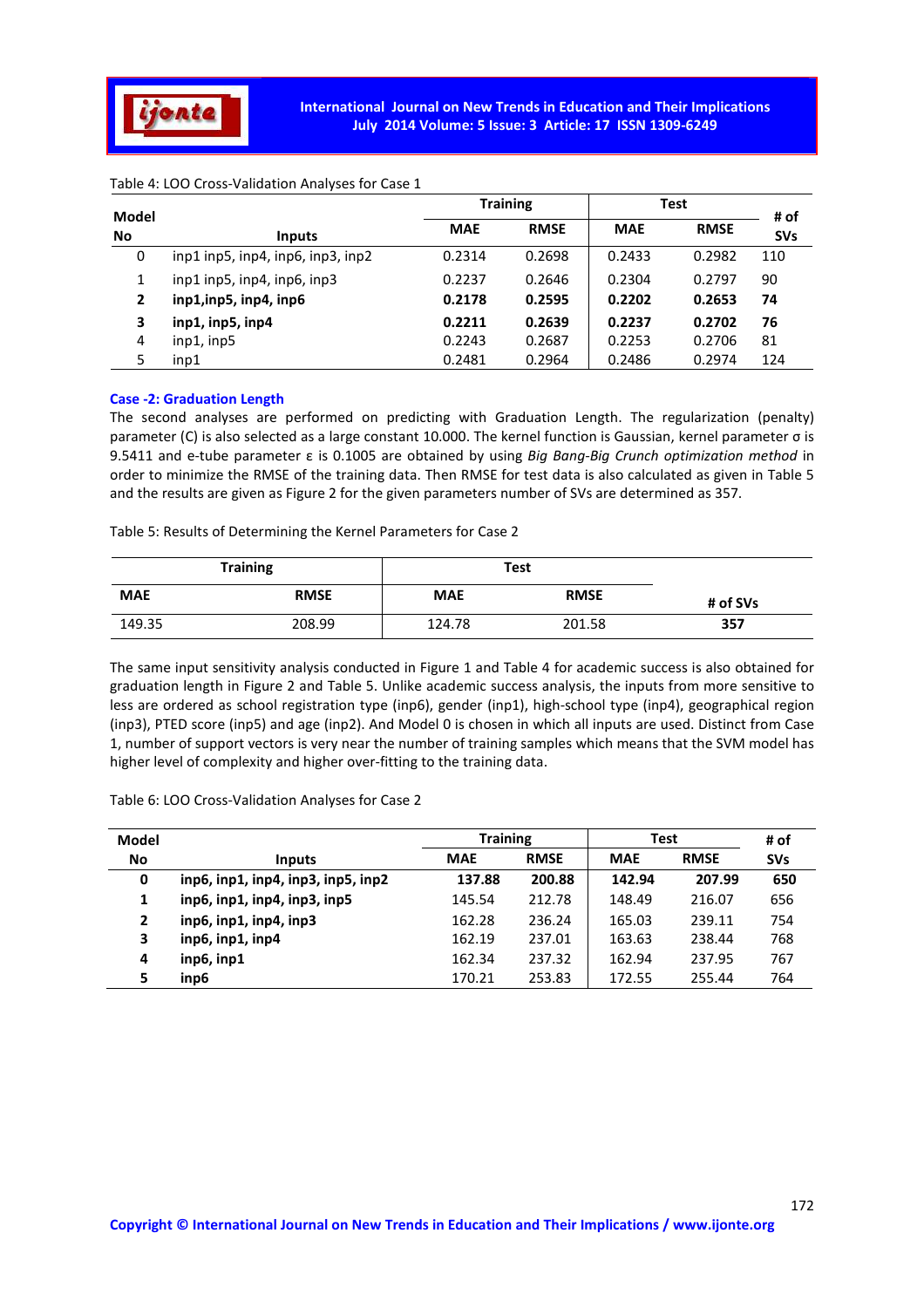



Figure 2: (a) sensitivity analysis Pareto graph, (b) normalized error and support vectors, (c) real and predicted data with SVs for Case 2.

#### **DISCUSSION AND CONCLUSIONS**

In this study, two cases important in terms of education are analyzed. Case 1 is the analyses of academic success and Case 2 is the analyses of the graduation length which also has an economic aspect. By using input sensitivity analyses for the two cases, SVM models having best performance are chosen. Thus, predictions about academic success and graduation length can be made based on newly coming student information using the obtained SVM models. And, the advisors can orient or guide students based on the SVM outputs. It will reduce the workload of the advisor, and help the advisor to make more accurate decisions. At the same time, the obtained SVM model and related outputs can be used to feedback to the infrastructure of the vocational school education system for the provision of some positive developments.

For academic success, gender (inp1), PTED score (inp5), high-school type (inp4) and registration type (inp6) are main factors. Except for gender all other factors are related with academic background of student. It is seen the academic background which is the education taken prior to enrollment to a vocational school has an effect on vocational school success. In the literature it is concluded from the statistical analysis that girls have higher success rates than boys (Basturk et al, 2012). This study has also confirmed the literature. The reason for this phenomenon is the earlier sexual development of girls and thus having more social responsibilities than boys.

In fact, graduation length is another criterion of the academic success. The shorter the student's graduation time, the efficiency of the resources in terms of education and the rate of economic participation will increase. In this respect, it is determined that all the variables registration type (inp6), gender (inp1), high-school type (inp4), geographic region (inp3), PTED score (inp5), age (inp2) in the order given have relative importance on graduation length. As gender, registration type is also one of the essential elements that determine a person's academic background. PTED score and high-school type are important elements of academic history and have an important place in determining the graduation length. In this study, geographic region concept is an interesting determinant and it can be said that culture of region of residence has effect on academic habits and that there are some differences between regions. When it comes to the age factor, it can be said that all students are in the vicinity of average age group. Therefore, age has less effect and sexual development and thus gender has more importance on graduation length. Also, it can be said that students that enroll without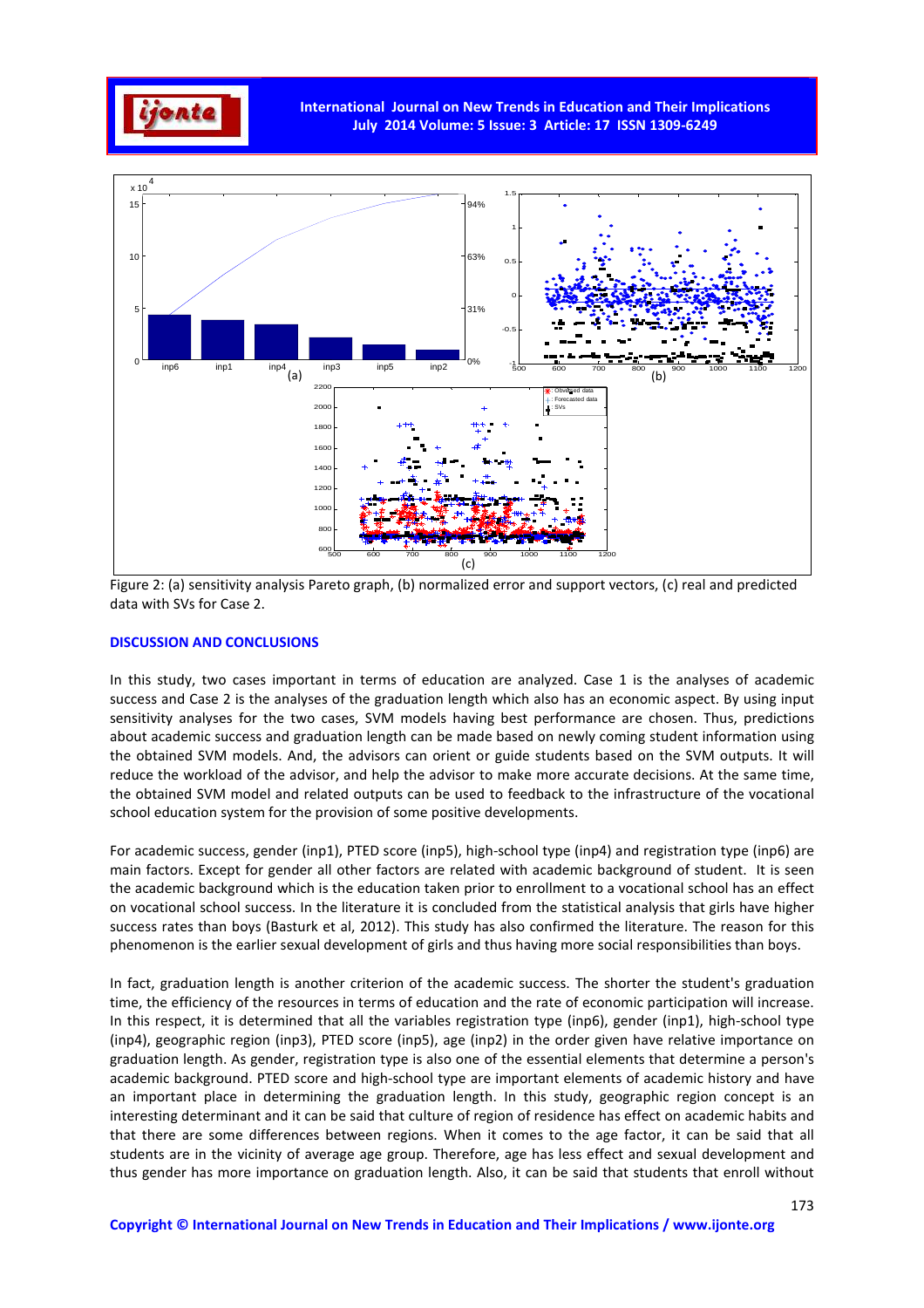

examination have negative effect on the motivation of other students, graduation length and academic success.

# **BIODATA AND CONTACT ADDRESSES OF AUTHORS**



Dr. Sezai TOKAT was born in Turkey in 1972. He received the BSc and PhD degrees in control and computer engineering from Istanbul Technical University, Istanbul, Turkey, in 1994 and 2003, respectively. He received his MSc degree in systems and control engineering from Bogazici University, Istanbul, in 1997. Since 2011 he has been with Pamukkale University, Turkey as an associate professor. His research interests include intelligent control techniques, robust control, nonlinear control, optimization, vehicle routing problems.

Assoc. Prof. Dr. Sezai TOKAT Pamukkale University Engineering Faculty Department of Computer Engineering Denizli 20070 TURKEY E. Mail: stokat@pau.edu.tr



Dr. Kenan KARAGUL studied industrial engineering for his Bachelor degree and business administration for MSc and PhD degrees. His field of study includes operations research, logistics, vehicle routing problems, meta-heuristics and quantitative models. He worked at various firms between 1996 and 2001. He has been working at Pamukkale University as an instructor since 2001. He was awarded the best PhD thesis on Graduate Tourism Students Congress in Kuşadası (2014).

Assist.Prof.Dr. Kenan KARAGUL Pamukkale University Honaz Vocational School Department of Logistics Honaz Denizli 20330 TURKEY E. Mail: kkaragul@pau.edu.tr



 Dr. Erdal AYDEMIR is an assistant professor in the department of Industrial Engineering at Suleyman Demirel University (SDU), Isparta, Turkey. He was awarded a BS in Industrial Engineering (IE) from Selcuk University in 2005 and a MS in Industrial Engineering (IE) from Suleyman Demirel University in 2009. In 2013, he was awarded a PhD in Mechanical Engineering (ME) from SDU.

His research interests are EPQ/EOQ Models, modeling of production, service systems and its adaptation with artificial intelligence etc. on the various fields.

Assist. Prof. Dr. Erdal AYDEMIR Suleyman Demirel University Engineering Faculty Department of Industrial Engineering E7 Block, West Campus Cunur Isparta 32260 TURKEY E. Mail: erdalaydemir@sdu.edu.tr